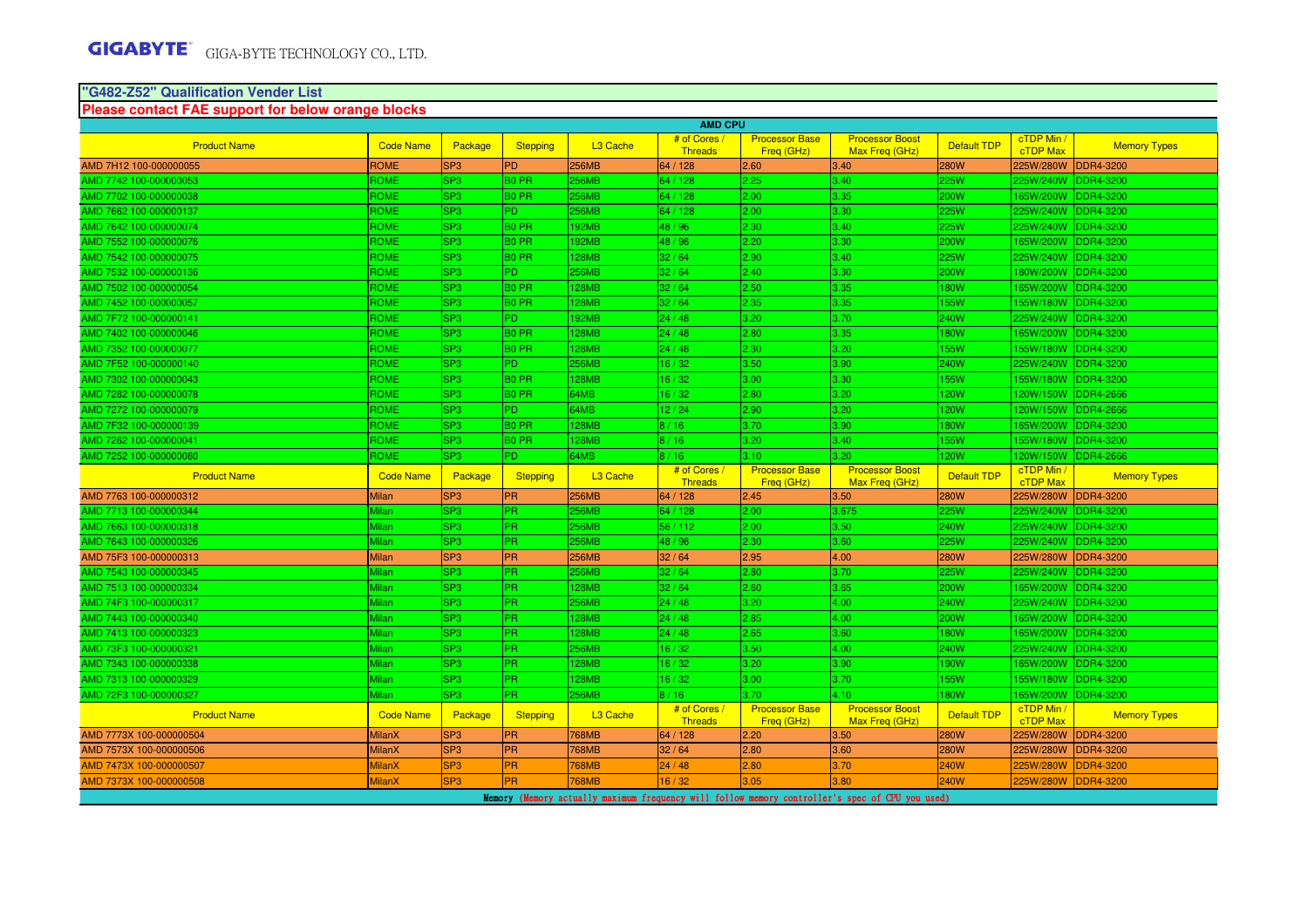| <b>Product Name</b>     | <b>Memory Type</b> | <b>Module</b><br>Supplier | <b>Size</b>      | <b>Chip Brand</b> | Rank   | Voltage | <b>Data Transfer Rate</b> | <b>Error Correction CAS Latency</b> | <b>Pins</b> |
|-------------------------|--------------------|---------------------------|------------------|-------------------|--------|---------|---------------------------|-------------------------------------|-------------|
|                         |                    |                           |                  |                   | RDIMM  |         |                           |                                     |             |
| M393A8K40B22-CWD6Q      | DDR4               | <b>Samsung</b>            | 64GB             | Samsung           | 2S2Rx4 | 1.2v    | 2666MHz                   | ECC Registered 19                   | 288-pin     |
| CT32G4RFD4266-2G6H1.001 | DDR4               | <b>CRUCIAL</b>            | 32GB             | <b>Micron</b>     | 2Rx4   | 1.2v    | 2666MHz                   | ECC Registered 19                   | 288-pin     |
| MTA36ASF4G72PZ-2G6H1QG  | DDR4               | <b>CRUCIAL</b>            | 32GB             | <b>Micron</b>     | 2Rx4   | 1.2v    | 2666MHz                   | ECC Registered 19                   | 288-pin     |
| KSM26RD4/32HAI          | DDR4               | Kingston                  | 32GB             | Skhynix-IDT       | 2Rx4   | 1.2v    | 2666MHz                   | ECC Registered 19                   | 288-pin     |
| TR432G26D419-VKA        | DDR4               | V-color                   | 32GB             | Skhynix-Inphi     | 2Rx4   | 1.2v    | 2666MHz                   | ECC Registered 19                   | 288-pin     |
| M393A2K43DB2-CVFBQ      | DDR4               | <b>Samsung</b>            | 16GB             | Samsung-IDT       | 2Rx8   | 1.2v    | 2933MHz                   | ECC Registered 21                   | 288-pin     |
| M393A4K40DB2-CVFBQ      | DDR4               | <b>Samsung</b>            | 32GB             | Samsung-IDT       | 2Rx4   | 1.2v    | 2933MHz                   | ECC Registered 21                   | 288-pin     |
| M393A8G40AB2-CVFBY      | DDR4               | <b>Samsung</b>            | 64GB             | Samsung-IDT       | 2Rx4   | 1.2v    | 2933MHz                   | ECC Registered 21                   | 288-pin     |
| CT16G4RFD8293.18FE1     | DDR4               | <b>CRUCIAL</b>            | <b>16GB</b>      | <b>Micron</b>     | 2Rx8   | 1.2v    | 2933MHz                   | ECC Registered <sup>21</sup>        | 288-pin     |
| CT16G4RFD8293.2G9E1.001 | DDR4               | <b>CRUCIAL</b>            | <b>16GB</b>      | <b>Micron</b>     | 2Rx8   | 1.2v    | 2933MHz                   | ECC Registered 21                   | 288-pin     |
| MTA18ASF2G72PDZ-2G9E1UG | DDR4               | <b>Micron</b>             | 16GB             | Micron-Rambus     | 2Rx8   | 1.2v    | 2933MHz                   | ECC Registered 21                   | 288-pin     |
| MTA18ASF2G72PDZ-2G9E1VG | DDR4               | Micron                    | <b>16GB</b>      | Micron-IDT        | 2Rx8   | 1.2v    | 2933MHz                   | ECC Registered 21                   | 288-pin     |
| MTA9ASF2G72PZ-2G9E1UI   | DDR4               | <b>Micron</b>             | <b>16GB</b>      | Micron-Rambus     | 1Rx8   | 1.2v    | 2933MHz                   | ECC Registered 21                   | 288-pin     |
| CT32G4RFD4293.2G9E2.001 | DDR4               | <b>CRUCIAL</b>            | 32 <sub>GB</sub> | <b>Micron</b>     | 2Rx4   | 1.2v    | 2933MHz                   | ECC Registered <sup>21</sup>        | 288-pin     |
| CT32G4RFD4293.36FE2     | DDR4               | <b>CRUCIAL</b>            | 32 <sub>GB</sub> | <b>Micron</b>     | 2Rx4   | 1.2v    | 2933MHz                   | ECC Registered 21                   | 288-pin     |
| MTA36ASF4G72PZ-2G9E2TG  | DDR4               | <b>Micron</b>             | 32GB             | Micron-Montage    | 2Rx4   | 1.2v    | 2933MHz                   | ECC Registered <sup>[21]</sup>      | 288-pin     |
| MTA36ASF4G72PZ-2G9E2VG  | DDR4               | Micron                    | 32GB             | Micron-IDT        | 2Rx4   | 1.2v    | 2933MHz                   | ECC Registered 21                   | 288-pin     |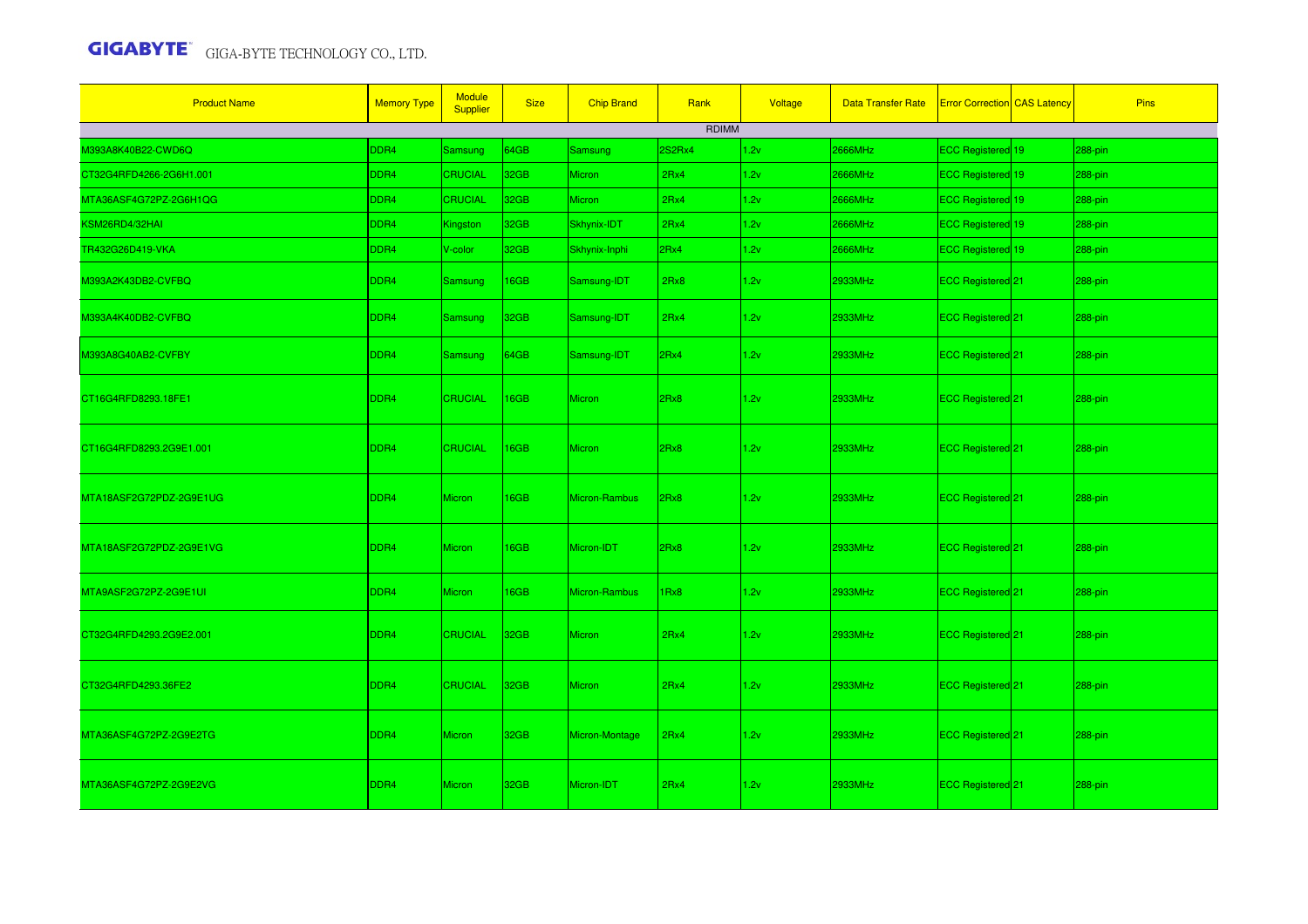| MTA36ASF4G72PZ-2G9E2UG  | DDR4             | <b>Micron</b>  | 32GB        | Micron-Rambus          | 2Rx4 | 1.2v | 2933MHz | ECC Registered 21        | 288-pin |
|-------------------------|------------------|----------------|-------------|------------------------|------|------|---------|--------------------------|---------|
| MTA36ASF4G72PZ-2G9E2TI  | DDR <sub>4</sub> | Micron         | 32GB        | Micron-Montage         | 2Rx4 | 1.2v | 2933MHz | ECC Registered 21        | 288-pin |
| MTA18ASF4G72PDZ-2G9E1TI | DDR <sub>4</sub> | Micron         | 32GB        | Micron-Montage         | 2Rx8 | 1.2v | 2933MHz | ECC Registered 21        | 288-pin |
| MTA36ASF8G72PZ-2G9E1TI  | DDR4             | <b>Micron</b>  | 64GB        | Micron-Montage         | 2Rx4 | 1.2v | 2933MHz | ECC Registered 21        | 288-pin |
| MTA36ASF8G72PZ-2G9E1VI  | DDR <sub>4</sub> | Micron         | 64GB        | Micron-IDT             | 2Rx4 | 1.2v | 2933MHz | ECC Registered 21        | 288-pin |
| HMA82GR7CJR8N-WM T4     | DDR <sub>4</sub> | <b>SKhynix</b> | 16GB        | <b>SKhynix-Montage</b> | 2Rx8 | 1.2v | 2933MHz | ECC Registered 21        | 288-pin |
| HMA84GR7CJR4N-WM TG     | DDR <sub>4</sub> | <b>SKhynix</b> | 32GB        | SKhynix-IDT            | 2Rx4 | 1.2v | 2933MHz | ECC Registered 21        | 288-pin |
| HMA84GR7CJR4N-WM T4     | DDR4             | <b>SKhynix</b> | 32GB        | SKhynix-IDT            | 2Rx4 | 1.2v | 2933MHz | ECC Registered 21        | 288-pin |
| HMAA8GR7MJR4N-WM T4     | DDR4             | <b>SKhynix</b> | 64GB        | <b>SKhynix-Montage</b> | 2Rx4 | 1.2v | 2933MHz | <b>ECC Registered 21</b> | 288-pin |
| HMA82GR7DJR8N-XN T8     | DDR <sub>4</sub> | <b>SKhynix</b> | 16GB        | <b>SKhynix-Rambus</b>  | 2Rx8 | 1.2v | 3200MHz | ECC Registered 22        | 288-pin |
| HMA82GR7DJR8N-XN TG     | DDR <sub>4</sub> | <b>SKhynix</b> | 16GB        | SKhynix -IDT           | 2Rx8 | 1.2v | 3200MHz | ECC Registered 22        | 288-pin |
| HMA84GR7DJR4N-XN T4     | DDR4             | <b>SKhynix</b> | 32GB        | <b>SKhynix-Montage</b> | 2Rx4 | 1.2v | 3200MHz | ECC Registered 22        | 288-pin |
| HMA84GR7DJR4N-XN TG     | DDR4             | <b>SKhynix</b> | 32GB        | SKhynix-IDT            | 2Rx4 | 1.2v | 3200MHz | ECC Registered 22        | 288-pin |
| HMAA8GR7AJR4N-XN TG     | DDR4             | <b>SKhynix</b> | 64GB        | SKhynix-IDT            | 2Rx4 | 1.2v | 3200MHz | ECC Registered 22        | 288-pin |
| HMAA8GR7AJR4N-XN T8     | DDR4             | <b>SKhynix</b> | 64GB        | <b>SKhynix-Rambus</b>  | 2Rx4 | 1.2v | 3200MHz | ECC Registered 22        | 288-pin |
| HMAA8GR7CJR4N-XN T4     | DDR <sub>4</sub> | <b>SKhynix</b> | 64GB        | <b>SKhynix-Montage</b> | 2Rx4 | 1.2v | 3200MHz | ECC Registered 22        | 288-pin |
| HMAA8GR7CJR4N-XN TG     | DDR4             | <b>SKhynix</b> | 64GB        | SKhynix-IDT            | 2Rx4 | 1.2v | 3200MHz | ECC Registered 22        | 288-pin |
| HMAA8GR7CJR4N-XN T8     | DDR4             | <b>SKhynix</b> | 64GB        | <b>SKhynix-Rambus</b>  | 2Rx4 | 1.2v | 3200MHz | ECC Registered 22        | 288-pin |
| CT16G4RFD832A.3G2E1.001 | DDR4             | Crucial        | 16GB        | Micron-Rambus          | Rx8  | 1.2v | 3200MHz | ECC Registered 22        | 288-pin |
| MTA18ASF2G72PDZ-3G2E1UK | DDR <sub>4</sub> | Micron         | 16GB        | Micron-Rambus          | Rx8  | 1.2v | 3200MHz | ECC Registered 22        | 288-pin |
| MTA9ASF2G72PZ-3G2E1TI   | DDR4             | <b>Micron</b>  | <b>I6GB</b> | Micron-Montage         | Rx8  | 1.2v | 3200MHz | ECC Registered 22        | 288-pin |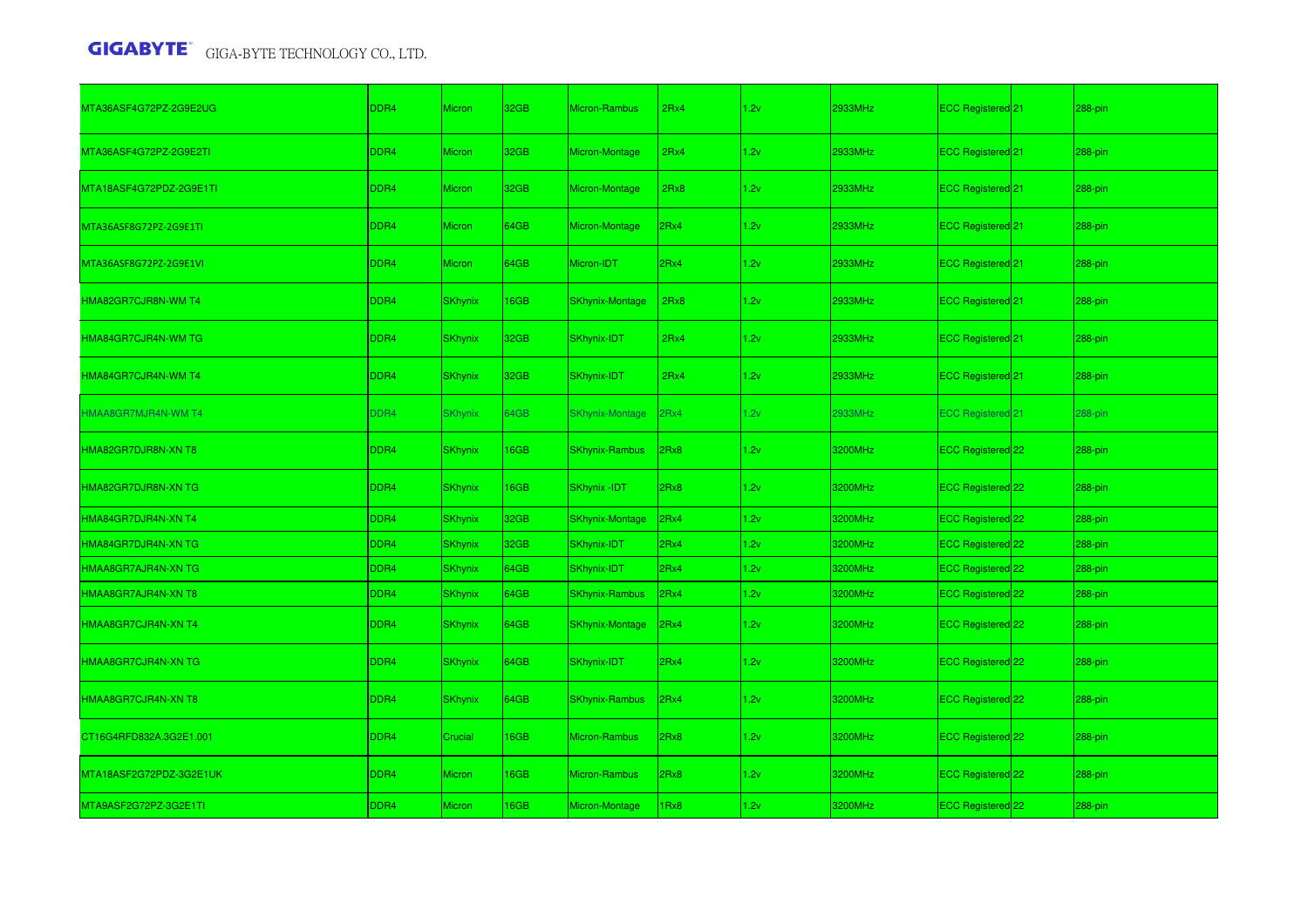| MTA18ASF2G72PZ-3G2E2TI  | DDR4             | Micron         | <b>I6GB</b> | Micron-Montage       | IRx4 | 1.2v | 3200MHz | ECC Registered 22 | 288-pin     |
|-------------------------|------------------|----------------|-------------|----------------------|------|------|---------|-------------------|-------------|
| MTA18ASF2G72PDZ-3G2J3UI | DDR4             | Micron         | <b>I6GB</b> | <b>Micron-Rambus</b> | 2Rx8 | 1.2v | 3200MHz | ECC Registered 22 | 288-pin     |
| MTA18ASF2G72PDZ-3G2R1UI | DDR4             | Micron         | <b>I6GB</b> | Micron-Rambus        | 2Rx8 | 1.2v | 3200MHz | ECC Registered 22 | 288-pin     |
| MTA18ASF2G72PDZ-3G2R1VI | DDR4             | Micron         | 16GB        | Micron-IDT           | 2Rx8 | 1.2v | 3200MHz | ECC Registered 22 | 288-pin     |
| MTA18ASF2G72PDZ-3G2R1TI | DDR4             | Micron         | <b>I6GB</b> | Micron-Montage       | 2Rx8 | 1.2v | 3200MHz | ECC Registered 22 | 288-pin     |
| MTA18ASF4G72PDZ-3G2F1VI | DDR4             | Micron         | 32GB        | Micron-IDT           | 2Rx8 | 1.2v | 3200MHz | ECC Registered 22 | 288-pin     |
| MTA18ASF4G72PDZ-3G2F1UI | DDR <sub>4</sub> | Micron         | 32GB        | Micron-Rambus        | 2Rx8 | 1.2v | 3200MHz | ECC Registered 22 | 288-pin     |
| MTA18ASF4G72PDZ-3G2B2TI | DDR <sub>4</sub> | <b>Micron</b>  | 32GB        | Micron-Montage       | 2Rx8 | 1.2v | 3200MHz | ECC Registered 22 | 288-pin     |
| MTA36ASF4G72PZ-3G2J3UI  | DDR4             | Micron         | 32GB        | Micron-Rambus        | 2Rx4 | 1.2v | 3200MHz | ECC Registered 22 | 288-pin     |
| MTA18ASF4G72PDZ-3G2E1UI | DDR4             | <b>Micron</b>  | 32GB        | Micron-Rambus        | 2Rx8 | 1.2v | 3200MHz | ECC Registered 22 | 288-pin     |
| MTA18ASF4G72PDZ-3G2E1TI | DDR4             | Micron         | 32GB        | Micron-Montage       | 2Rx8 | 1.2v | 3200MHz | ECC Registered 22 | 288-pin     |
| MTA18ASF4G72PDZ-3G2E1V1 | DDR4             | Micron         | 32GB        | <b>Micron</b>        | 2Rx8 | 1.2v | 3200MHz | ECC Registered 22 | 288-pin     |
| MTA36ASF4G72PZ-3G2R1UI  | DDR4             | <b>Micron</b>  | 32GB        | Micron-Rambus        | 2Rx4 | 1.2v | 3200MHz | ECC Registered 22 | 288-pin     |
| MTA36ASF8G72PZ-3G2E1VI  | DDR4             | Micron         | 64GB        | Micron-IDT           | 2Rx4 | 1.2v | 3200MHz | ECC Registered 22 | 288-pin     |
| M393A2K40DB3-CWEGQ      | DDR <sub>4</sub> | Samsung        | <b>I6GB</b> | Samsung-Rambus       | 1Rx4 | 1.2v | 3200MHz | ECC Registered 22 | 288-pin     |
| M393A2K40DB3-CWEBQ      | DDR4             | <b>Samsung</b> | 16GB        | Samsung-IDT          | 1Rx4 | 1.2v | 3200MHz | ECC Registered 22 | 288-pin     |
| M393A2K40DB3-CWECQ      | DDR4             | <b>Samsung</b> | <b>I6GB</b> | Samsung-             | IRx4 | 1.2v | 3200MHz | ECC Registered 22 | $288 - pin$ |
| M393A4K40DB3-CWECQ      | DDR4             | <b>Samsung</b> | 32GB        | Samsung-Montage      | 2Rx4 | 1.2v | 3200MHz | ECC Registered 22 | 288-pin     |
| M393A4K40DB3-CWEBQ      | DDR4             | <b>Samsung</b> | 32GB        | Samsung-IDT          | Rx4  | 1.2v | 3200MHz | ECC Registered 22 | 288-pin     |
| M393A4K40DB3-CWEBY      | DDR4             | Samsung        | 32GB        | Samsung-IDT          | Rx4  | 1.2v | 3200MHz | ECC Registered 22 | 288-pin     |
| M393A4K40DB3-CWEGQ      | DDR4             | <b>Samsung</b> | 32GB        | Samsung-Rambus       | 2Rx4 | 1.2v | 3200MHz | ECC Registered 22 | 288-pin     |
| M393A4G40BB3-CWEGQ      | DDR4             | <b>Samsung</b> | 32GB        | Samsung-Rambus       | 1Rx4 | 1.2v | 3200MHz | ECC Registered 22 | 288-pin     |
| M393A4K40EB3-CWEGQ      | DDR4             | <b>Samsung</b> | 32GB        | Samsung-Rambus 2Rx4  |      | 1.2v | 3200MHz | ECC Registered 22 | 288-pin     |
| M393A4K40EB3-CWECQ      | DDR4             | <b>Samsung</b> | 32GB        | Samsung-Montage 2Rx4 |      | 1.2v | 3200MHz | ECC Registered 22 | 288-pin     |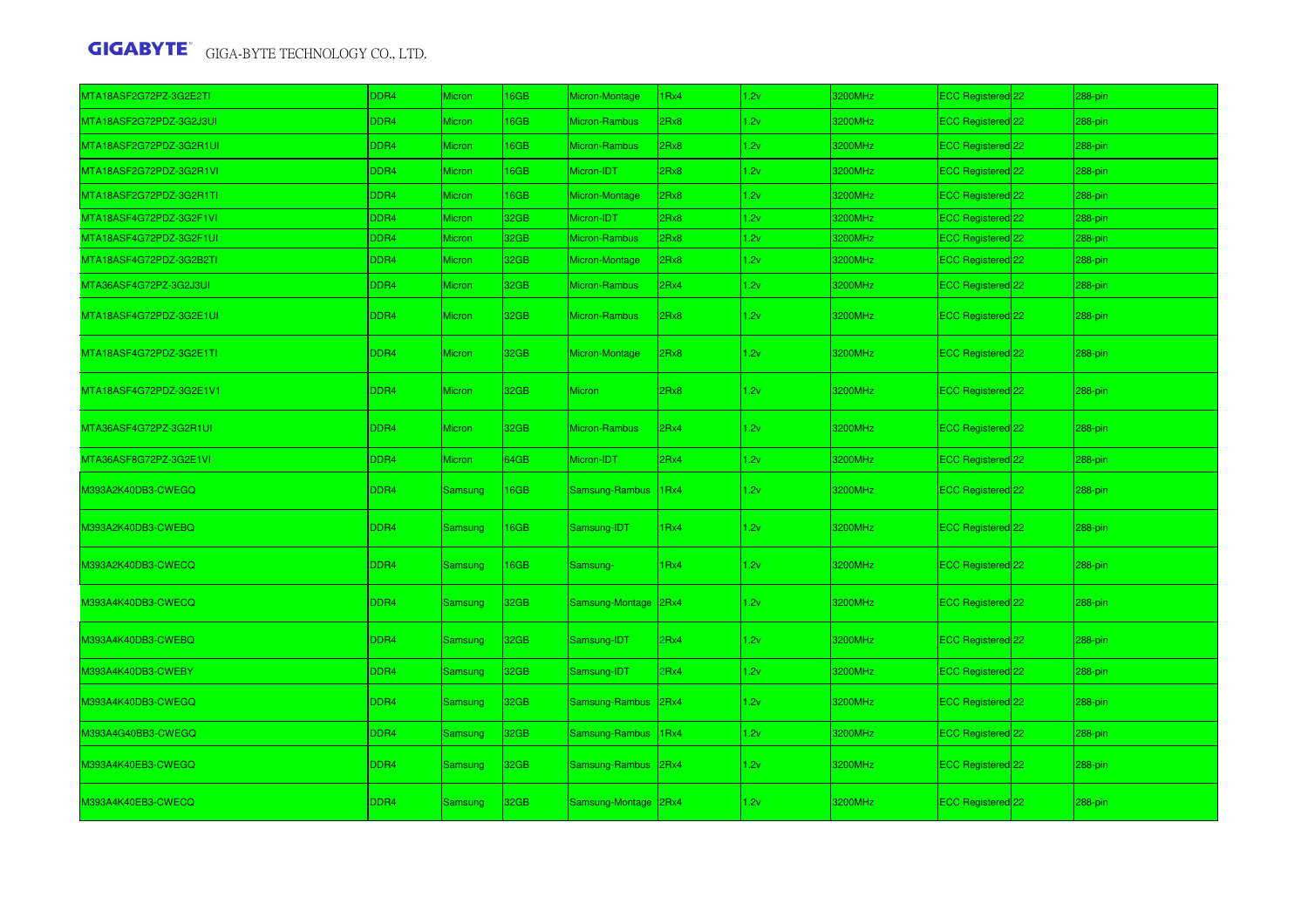| M393A4K40EB3-CWEBY     | DDR4        | Samsung                   | 32GB               | Samsung-IDT            | 2Rx4            | 1.2v                                                                             | 3200MHz       | ECC Registered 22            |            | 288-pin           |
|------------------------|-------------|---------------------------|--------------------|------------------------|-----------------|----------------------------------------------------------------------------------|---------------|------------------------------|------------|-------------------|
| M393A4G43AB3-CWECO     | DDR4        | Samsung                   | 32GB               | Samsung-Montage 2Rx8   |                 | 1.2v                                                                             | 3200MHz       | ECC Registered 22            |            | 288-pin           |
| STB728G4GGB32P2-SA     | DDR4        | SGH-Zefr<br><b>Memory</b> | 64GB               | Samsung-IDT            | 2Rx4            | 1.2v                                                                             | 3200MHz       | ECC Registered 22            |            | 288-pin           |
| M393A8G40AB2-CWEBQ     | DDR4        | Samsung                   | 64GB               | Samsung-IDT            | 2Rx4            | 1.2v                                                                             | 3200MHz       | ECC Registered 22            |            | 288-pin           |
| M393A8G40AB2-CWEBY     | DDR4        | Samsung                   | 64GB               | Samsung-IDT            | 2Rx4            | 1.2v                                                                             | 3200MHz       | ECC Registered 22            |            | 288-pin           |
| M393A8G40BB4-CWEBY     | DDR4        | <b>Samsung</b>            | 64GB               | Samsung-IDT            | 2Rx4            | 1.2v                                                                             | 3200MHz       | ECC Registered 22            |            | 288-pin           |
| M393AAG40M32-CAEBQ     | DDR4        | <b>Samsung</b>            | 128GB              | Samsung                | 2S2Rx4          | 1.2v                                                                             | 3200MHz       | ECC Registered 22            |            | 288-pin           |
| M393AAG40M32-CAEBY     | DDR4        | Samsung                   | 128GB              | Samsung                | 2S2Rx4          | 1.2v                                                                             | 3200MHz       | ECC Registered 22            |            | 288-pin           |
| TR416G32S422-XNC       | DDR4        | V-color                   | 16GB               | <b>SKhynix-Rambus</b>  | 1Rx4            | 1.2v                                                                             | 3200MHz       | ECC Registered 22            |            | 288-pin           |
| KSM32RS8/16MER         | DDR4        | Kingston                  | 16GB               | Micron-Rambus          | 1Rx8            | 1.2v                                                                             | 3200MHz       | ECC Registered 22            |            | 288-pin           |
| KSM32RS4/32MER         | DDR4        | Kingston                  | 32GB               | Micron-Rambus          | 1Rx4            | 1.2v                                                                             | 3200MHz       | ECC Registered 22            |            | 288-pin           |
| AD4R3200316G22-BSSC    | DDR4        | <b>ADATA</b>              | 16GB               | Samsung-IDT            | 2Rx8            | 1.2v                                                                             | 3200MHz       | ECC Registered 22            |            | 288-pin           |
| AD4R3200716G22-BHYA    | DDR4        | <b>ADATA</b>              | 16GB               | <b>SKhynix-Montage</b> | 1Rx8            | 1.2v                                                                             | 3200MHz       | ECC Registered 22            |            | 288-pin           |
| MTA9ASF1G72PZ-3G2R1VI  | DDR4        | Micron                    | 8GB                | Micron-IDT             | 1Rx8            | 1.2v                                                                             | 3200MHz       | ECC Registered 22            |            | 288-pin           |
| MTA18ASF2G72PZ-3G2R1UI | DDR4        | Micron                    | 16GB               | Micron-Rambus          | 1Rx4            | 1.2v                                                                             | 3200MHz       | ECC Registered 22            |            | 288-pin           |
| MTA18ASF2G72PZ-3G2R1TI | DDR4        | Micron                    | 16GB               | Micron-Montage         | 1Rx4            | 1.2v                                                                             | 3200MHz       | ECC Registered 22            |            | 288-pin           |
| MTA9ASF2G72PZ-3G2F1UI  | DDR4        | Micron                    | 16GB               | Micron-Rambus          | 1Rx8            | 1.2v                                                                             | 3200MHz       | ECC Registered 22            |            | 288-pin           |
| MTA18ASF4G72PZ-3G2F1TI | DDR4        | Micron                    | 32GB               | Micron-Montage         | 1Rx4            | 1.2v                                                                             | 3200MHz       | ECC Registered 22            |            | 288-pin           |
| MTA18ASF4G72PZ-3G2F1UI | DDR4        | Micron                    | 32GB               | Micron-Rambus          | 1Rx4            | 1.2v                                                                             | 3200MHz       | ECC Registered 22            |            | 288-pin           |
| MTA36ASF8G72PZ-3G2F1VI | DDR4        | Micron                    | 64GB               | Micron-IDT             | 2Rx4            | 1.2v                                                                             | 3200MHz       | ECC Registered 22            |            | 288-pin           |
| STB724G4GGB32P1-SA     | DDR4        | SGH-Zefr<br><b>Aemory</b> | 32GB               | Samsung-IDT            | 1Rx4            | 1.2v                                                                             | 3200MHz       | ECC Registered 22            |            | 288-pin           |
| M393A4G40AB3-CWEBQ     | DDR4        | Samsung                   | 32GB               | Samsung-IDT            | 1Rx4            | 1.2v                                                                             | 3200MHz       | ECC Registered 22            |            | 288-pin           |
| KSM32RD8/16MRR         | DDR4        | Kingston                  | 16GB               | Micron-Rambus          | 2Rx8            | 1.2v                                                                             | 3200MHz       | ECC Registered 22            |            | 288-pin           |
| KSM32RD4/32MRR         | DDR4        | Kingston                  | 32GB               | Micron-Rambus          | 2Rx4            | 1.2v                                                                             | 3200MHz       | ECC Registered 22            |            | 288-pin           |
|                        |             |                           |                    |                        | <b>LRDIMM</b>   |                                                                                  |               |                              |            |                   |
| HMAA8GL7AMR4N-VKTF     | DDR4        | <b>SKhynix</b>            | 64GB               | <b>SKhynix</b>         | 4DRx4           | 1.2v                                                                             | 2666MHz       | ECC Registered 17            |            | 288-pin           |
| M386A8K40CM2-CVFBY     | DDR4        | Samsung                   | 64GB               | Samsung-IDT            | 4DRx4           | 1.2v                                                                             | 2933MHz       | ECC Registered 21            |            | 288-pin           |
| M386AAG40MMB-CVFC0     | DDR4        | <b>Samsung</b>            | 128GB              | <b>Samsung</b>         | 4DRx4           | 1.2v                                                                             | 2933MHz       | ECC Registered <sup>21</sup> |            | 288-pin           |
| M386A8K40DM2-CWELQ     | DDR4        | Samsung                   | 64GB               | Samsung-IDT            | 4DRx4           | 1.2v                                                                             | 3200MHz       | ECC Registered 22            |            | 288-pin           |
|                        |             |                           |                    |                        |                 | HDD (If the system build-in with RAID card , please refer to RAID card QVL list) |               |                              |            |                   |
| <b>Product Name</b>    | <b>Type</b> | Vendor                    | <b>Form Factor</b> | Format                 | <b>Capacity</b> | <b>Interface Speed</b>                                                           | <b>Series</b> | Cache                        | <b>RPM</b> | <b>Encryption</b> |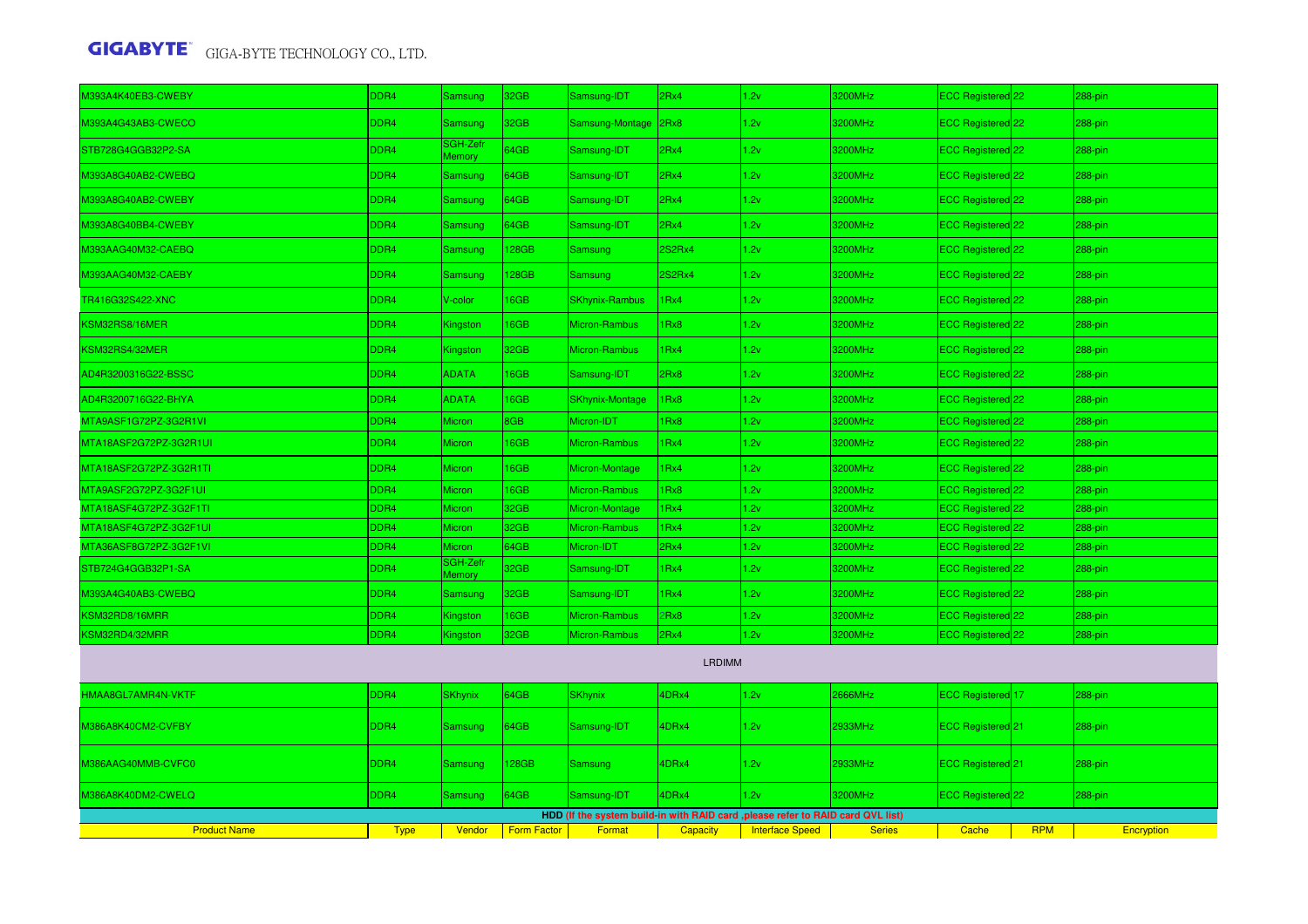| Seagate Enterprise Capacity 2.5 HDD             |                           |                                               |                              |                                                                                 |                                       |                                   |                                             |       |      |             |
|-------------------------------------------------|---------------------------|-----------------------------------------------|------------------------------|---------------------------------------------------------------------------------|---------------------------------------|-----------------------------------|---------------------------------------------|-------|------|-------------|
| ST2000NX0243                                    | <b>SATA</b>               | Seagate                                       | 2.5"                         | 4Kn                                                                             | 2TB                                   | 6Gb/s                             | Exos 7E2000<br>(Enterprise Capacity<br>V.3V | 128MB | 7200 | N/A         |
|                                                 |                           |                                               |                              |                                                                                 | <b>SATA/SAS SSD</b>                   |                                   |                                             |       |      |             |
| <b>Product Name</b>                             | <b>Type</b>               | Vendor                                        | <b>Form Factor</b>           | Interface                                                                       | Capacity                              | <b>Interface Speed</b>            | <b>FW</b>                                   |       |      | <b>Note</b> |
|                                                 |                           |                                               |                              |                                                                                 | <b>SATA SSD</b>                       |                                   |                                             |       |      |             |
| MTFDDAK1T9TDN-1AT1ZABYY (5200 MAX)              | SSD                       | Micron                                        | 2.5"                         | <b>SATA</b>                                                                     | 1.92TB                                | Gb/s                              |                                             |       |      |             |
| MTFDDAK3T8TDS-1AW1ZABYY (5300 PRO)              | <b>SSD</b>                | Micron                                        | 2.5"                         | <b>SATA</b>                                                                     | 3.84TB                                | Gb/s                              |                                             |       |      |             |
| MTFDDAK1T9TDS-1AW1ZABYY (5300 PRO)              | <b>SSD</b>                | Micron                                        | 2.5"                         | <b>SATA</b>                                                                     | 1.92TB                                | Gb/s                              |                                             |       |      |             |
| MZ-7LH1T9NE 883 DCT Series                      | <b>SSD</b>                | Samsung                                       | 2.5"                         | <b>SATA</b>                                                                     | 1.92TB                                | Gb/s                              |                                             |       |      |             |
| SSDSC2KG019T8 D3-S4610 Series                   | <b>SSD</b>                | Intel                                         | 2.5"                         | <b>SATA</b>                                                                     | 1.92TB                                | Gb/s                              |                                             |       |      |             |
| SSDSC2KB019T8 D3-S4510 Series                   | <b>SSD</b>                | Intel                                         | 2.5"                         | <b>SATA</b>                                                                     | 1.92TB                                | Gb/s                              |                                             |       |      |             |
| SSDSC2KB019TZ D3-S4520 Series                   | <b>SSD</b>                | Intel                                         | 2.5"                         | <b>SATA</b>                                                                     | 1.92TB                                | Gb/s                              |                                             |       |      |             |
| XA960LE10063                                    | <b>SSD</b>                | Seagate                                       | 2.5"                         | <b>SATA</b>                                                                     | 960GB                                 | Gb/s                              |                                             |       |      |             |
| XA480LE10063                                    | <b>SSD</b>                | Seagate                                       | 2.5"                         | <b>SATA</b>                                                                     | 480GB                                 | Gb/s                              |                                             |       |      |             |
| SSB240GTLCG-D2-SME520GBT ESM1220 Series         | <b>SSD</b>                | Phison                                        | 2.5"                         | <b>SATA</b>                                                                     | 240GB                                 | Gb/s                              |                                             |       |      |             |
| SSB480GTLCG-D2-SME520GBT ESM1220 Series         | <b>SSD</b>                | Phison                                        | 2.5"                         | <b>SATA</b>                                                                     | 480GB                                 | Gb/s                              |                                             |       |      |             |
| SSB960GTLCG-D2-SME520GBT ESM1220 Series         | <b>SSD</b>                | Phison                                        | 2.5"                         | <b>SATA</b>                                                                     | 960GB                                 | Gb/s                              |                                             |       |      |             |
| SSB1K9GTLCG-D2-SME520GBT ESM1220 Series         | <b>SSD</b>                | Phison                                        | 2.5"                         | <b>SATA</b>                                                                     | 1.92TB                                | Gb/s                              |                                             |       |      |             |
| KHK61RSE960G                                    | <b>SSD</b>                | Toshiba                                       | 2.5"                         | <b>SATA</b>                                                                     | 960GB                                 | Gb/s                              |                                             |       |      |             |
|                                                 |                           |                                               |                              |                                                                                 | <b>PCIe SSD</b>                       |                                   |                                             |       |      |             |
| <b>Product Name</b>                             | <b>Type</b>               | Vendor                                        | <b>Form Factor</b>           | Interface                                                                       | Capacity                              | <b>Interface Speed</b>            |                                             |       |      | <b>Note</b> |
|                                                 |                           |                                               |                              |                                                                                 | PCIe SSD                              |                                   |                                             |       |      |             |
| SSDPEDKX040T701 P4500 Series PCIe Gen3 x4 4TB   | PCIe                      | Intel                                         | <b>PCI-E 3.0</b>             | PCle(NVMe)                                                                      | 4TB                                   | PCIe Gen3 x4                      |                                             |       |      |             |
| Samsung PM1725b MZPLL3T2HAJQ PCIe Gen3 x8 3.2TB | PCIe                      | Samsung                                       | <b>PCI-E 3.0</b>             | PCle(NVMe)                                                                      | 3.2TB                                 | PCIe Gen3 x8                      |                                             |       |      |             |
| Netlist N1951 E3 NS1951AH33T2 Gen3 x8 3.2TB     | PCIe                      | <b>Netlist</b>                                | <b>PCI-E 3.0</b>             | PCle(NVMe)                                                                      | 3.2TB                                 | PCIe Gen3 x8                      |                                             |       |      |             |
|                                                 |                           |                                               |                              |                                                                                 | <b>GPGPU Card (GPGPU server only)</b> |                                   |                                             |       |      |             |
| <b>Product Name</b>                             | Processer<br><b>Cores</b> | <b>Memory</b><br><b>Bandwidth</b><br>(GB/sec) | <b>VRAM</b>                  | OpenGL                                                                          | <b>Microsoft DirectX</b>              | <b>Graphics Card</b><br>Power (W) | NVIDIA SLI / AMD<br><b>CrossFire Ready</b>  |       |      | <b>Note</b> |
|                                                 |                           |                                               |                              | NVIDIA Tesla (http://www.nvidia.com/object/tesla-supercomputing-solutions.html) |                                       |                                   |                                             |       |      |             |
| <b>T4 (TURING)</b>                              | 2560                      | 320 GB/s                                      | 16GB                         |                                                                                 |                                       | 70 W                              |                                             |       |      |             |
|                                                 |                           |                                               |                              | NVIDIA Quadro (https://www.nvidia.com/zh-tw/design-visualization/quadro/)       |                                       |                                   |                                             |       |      |             |
| RTX A6000 (Ampere)                              | 10752                     | 768 GB/s                                      | 48GB                         |                                                                                 |                                       | 300 W                             |                                             |       |      |             |
|                                                 |                           |                                               |                              |                                                                                 | <b>AMD Radeon Instinct</b>            |                                   |                                             |       |      |             |
| MI50 (Vega20) 32GB                              | 3840                      | 1024GB/s                                      | 32GB                         |                                                                                 |                                       | 300 W                             |                                             |       |      |             |
|                                                 |                           |                                               |                              |                                                                                 | <b>RAID Cards</b>                     |                                   |                                             |       |      |             |
| <b>Product Name</b>                             | RAID-on-Chip              | <b>Host Bus</b>                               |                              | <b>Internal Ports Internal Connectors</b>                                       | <b>External Ports</b>                 | <b>External</b>                   | <b>Data Transfer Rates</b>                  |       |      | <b>Note</b> |
|                                                 | Controller                | <b>Type</b>                                   |                              |                                                                                 | <b>GIGABYTE Storage Cards</b>         | <b>Connectors</b>                 |                                             |       |      |             |
|                                                 |                           | PCIe Gen3                                     |                              |                                                                                 |                                       | 2 x Mini-SAS HD                   |                                             |       |      |             |
| <b>CSA3548</b>                                  | <b>LSI SAS 3008</b>       |                                               |                              |                                                                                 |                                       | <b>SFF-8644</b>                   | Up to 12Gb/s per port                       |       |      |             |
|                                                 |                           |                                               |                              |                                                                                 | <b>LAN Cards</b>                      |                                   |                                             |       |      |             |
| <b>Product Name</b>                             | Connector                 |                                               | <b>System Interface Type</b> | # of Ports                                                                      |                                       | <b>Data Rate</b>                  |                                             |       |      | <b>Note</b> |
|                                                 |                           |                                               |                              |                                                                                 | <b>GIGABYTE LAN Cards</b>             |                                   |                                             |       |      |             |
| <b>CLN4752</b>                                  | QSFP+                     | PCIe Gen3 x8                                  |                              | Dual                                                                            | 40Gb/s per port                       |                                   | <b>INTEL XL710</b>                          |       |      |             |
| <b>CLN4222</b>                                  | <b>RJ-45</b>              | PCIe Gen3 x4                                  |                              | Dual                                                                            | 10Gb/s per port                       |                                   | <b>INTEL X550-AT2</b>                       |       |      |             |
| <b>CLN4224</b>                                  | <b>RJ-45</b>              | PCIe Gen3 x4                                  |                              | Quad                                                                            | 10Gb/s per port                       |                                   | <b>INTEL X550-AT2</b>                       |       |      |             |
| <b>CLN4C42</b>                                  | SFP <sub>28</sub>         | PCIe Gen3 x16                                 |                              | Dual                                                                            | 25Gb/s per port                       |                                   | Mellanox ConnectX-4                         |       |      |             |
|                                                 |                           |                                               |                              |                                                                                 |                                       |                                   |                                             |       |      |             |